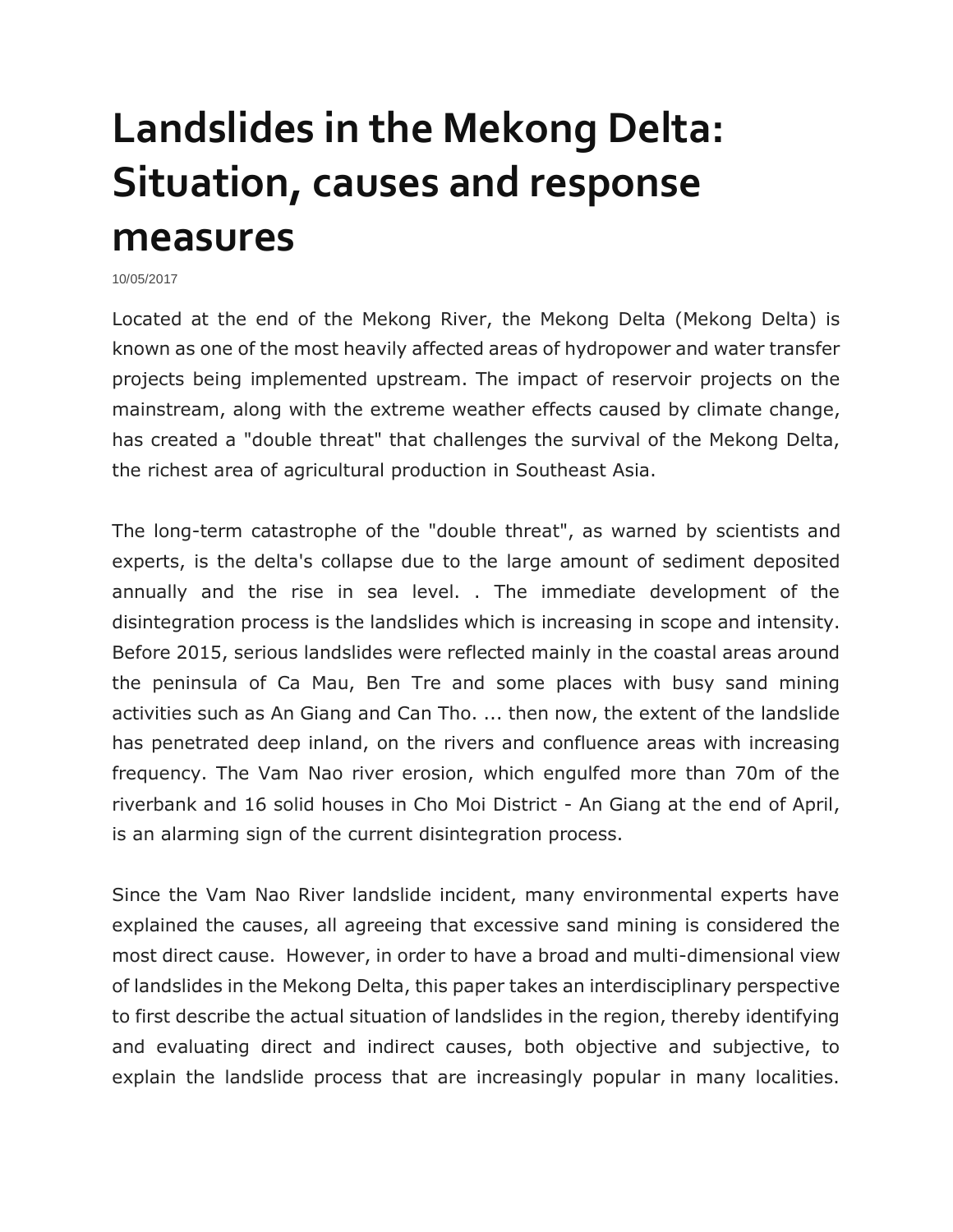Then, based on the analyzed reasons, the article gives some risk forecasts and response measures.

### **Situation of "double" landslides in the Mekong Delta**

In the previous highschool Geography textbook, it was recorded that: Each year, the Mekong Delta, especially Ca Mau Cape, encroaches on the sea for over 100m. This, for many generations of people in the Cape, has become familiar because the expansion of the mudflats full of fish here can be felt every day. But since the late 2000s, storm surges accompanied by frequent high waves have created the opposite reality: Every year, the Ca Mau Cape is swept by an average of 5-8 km of the coastline, covered with numerous patches of forest cover (mangroves, black tiger, parrots ...), which are considered as the pioneer species to open the land and reclaim the sea. swallow "hundreds of hectares every year. The landslide stituation in the Ca Mau Cape in particular and the Ca Mau peninsula in general is so serious that experts warn that the area will lose 56% of its land area in 80- 90 years if it is not improved. [1]

Currently, the most dangerous landslides on Ca Mau Peninsula belong to the coastal communes of Khanh Tien (U Minh district), Khanh Binh Tay (Tran Van Thoi district), Tan Hai (Phu Tan district), Dat Mui (Ngoc Hien district), Tan Thuan (Dam Doi district) of Ca Mau province with a total length of over 14 km. In Bac Lieu, because the coast is oriented nearly perpendicular to the Southeast monsoon ("monsoon winds" - the monsoon winds blowing in the opposite direction of the Tien and Hau rivers), it is strongly influenced by the waves and tidal currents along the coast create at least 30 points of erosion, landslides and landslides on a large scale and regularly such as Nha Mat, Vinh Hau A, Dien Hai, Long Dien Tay and Ganh Hao with a total length of over 18km.

Throughout the coastal line of nearly 200 km through Soc Trang, Tra Vinh, Ben Tre to Tien Giang, although near the mouths of Hau and Tien rivers, the advantage of accumulating alluvium to form many islets and coastal sand dunes is now also severe erosion and landslide. In particular, the most serious in the coast through the provinces of Bien Tre, Tra Vinh and Go Cong Dong district (Tien Giang province) - where dozens of kilometers of sea dykes were washed away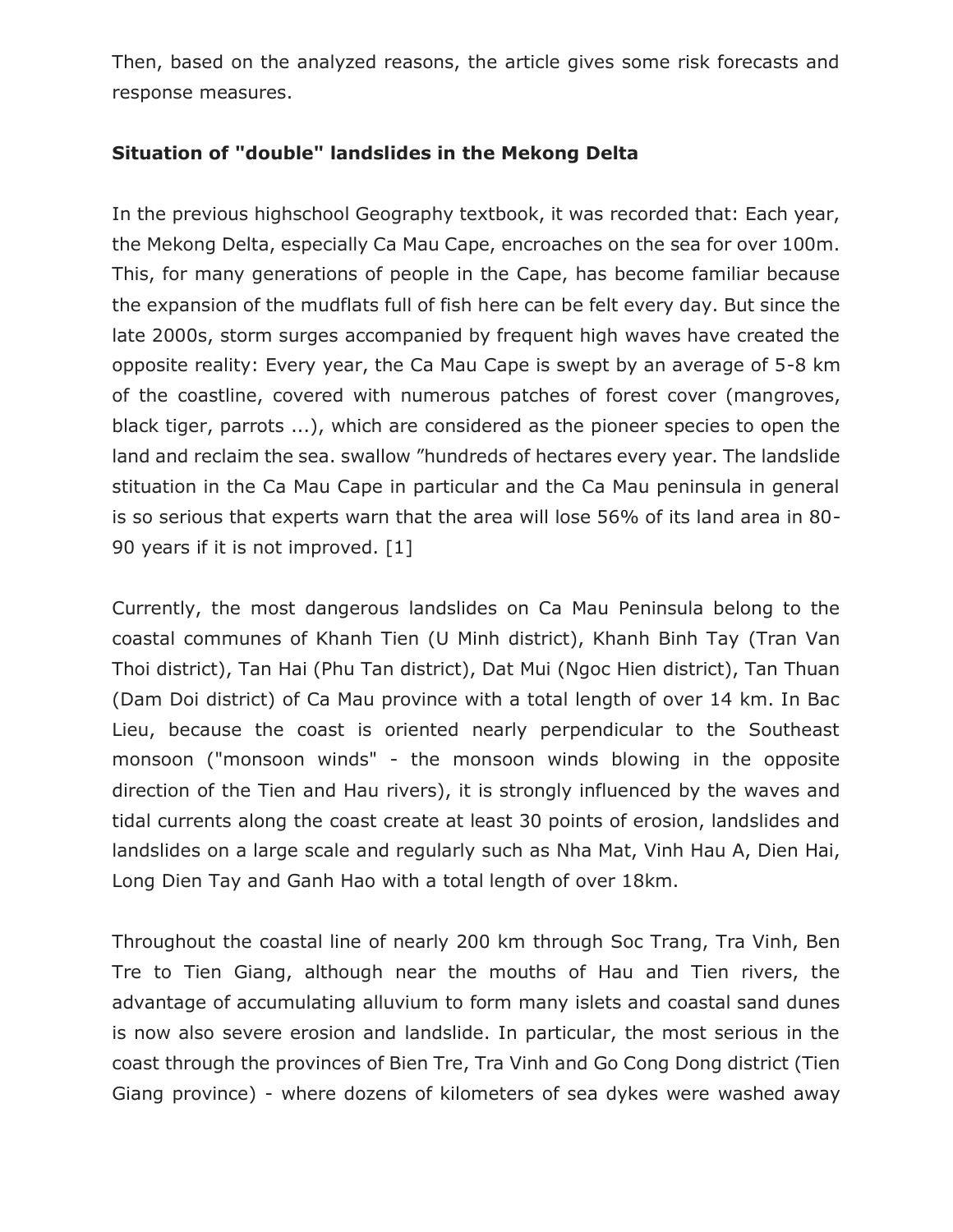and on average each year the waves continued to invade land about 160-200m on the total length of landslides more than 18km.

While dozens of km of sea dykes and protective forest patches are defending and withdrawing from the violent invasion of the rising sea effect, the Mekong Delta faces severe erosion when hundreds of landslides identified with a total length of tens of kilometers. Particularly, according to the survey results in Dong Thap province, there are 34 points of river bank erosion scattered throughout 9/12 district towns in the province with a total length of over 5.5 km. In particular, some river sections belong to Long Thuan, Long Khanh A communes (Hong Ngu district), Tan Binh, An Phong, Binh Thanh (Thanh Binh district), Tan Thuan Dong, Tinh Thoi (Cao Lanh city), My An Hung B (Lap Vo district), An Hiep (Chau Thanh district) and Tan Khanh Dong (Sa Dec city), were eroded dozens of meters deep into the shore, some places reached nearly 40m.

Another upstream province in the Mekong Delta, An Giang, is in the same situation: more than 40 serious landslides have been identified across the districts bordering the Tien and Hau rivers. Can Tho City is the next victim of river erosion. Most districts along the Hau River in Can Tho face landslides, including Tan Loc dune area (Thot Not District), Can Tho River (Ninh Kieu District) and Cai Rang District are hot spots on river bank erosion. Soc Trang and Tien Giang are the upstream provinces that are affected by coastal erosion and landslides on canals. In Soc Trang, Cu Lao Dung, Long Phu, Ke Sach areas… are the most frequently eroded areas. Meanwhile, the authorities have identified 15 dangerous landslides on the Tien River that flow through the territory of Tien Giang province and many creeks in the province. The total length of these landslides is nearly 3 km, mainly located in densely populated areas.

As a result of land loss from landslides, not only houses or river sections are "swallowed" into the whirlpool, some fertile dunes on the Hau River have also become memories before the invasion. The most typical is Ca Doi dune filled with Hau river alluvium with a length of over 4km and a width of over 20ha. But since the 1990s, the area of alcohol quickly shrunk to 6 hectares and by the mid-2000s, Ca Doi was completely gone.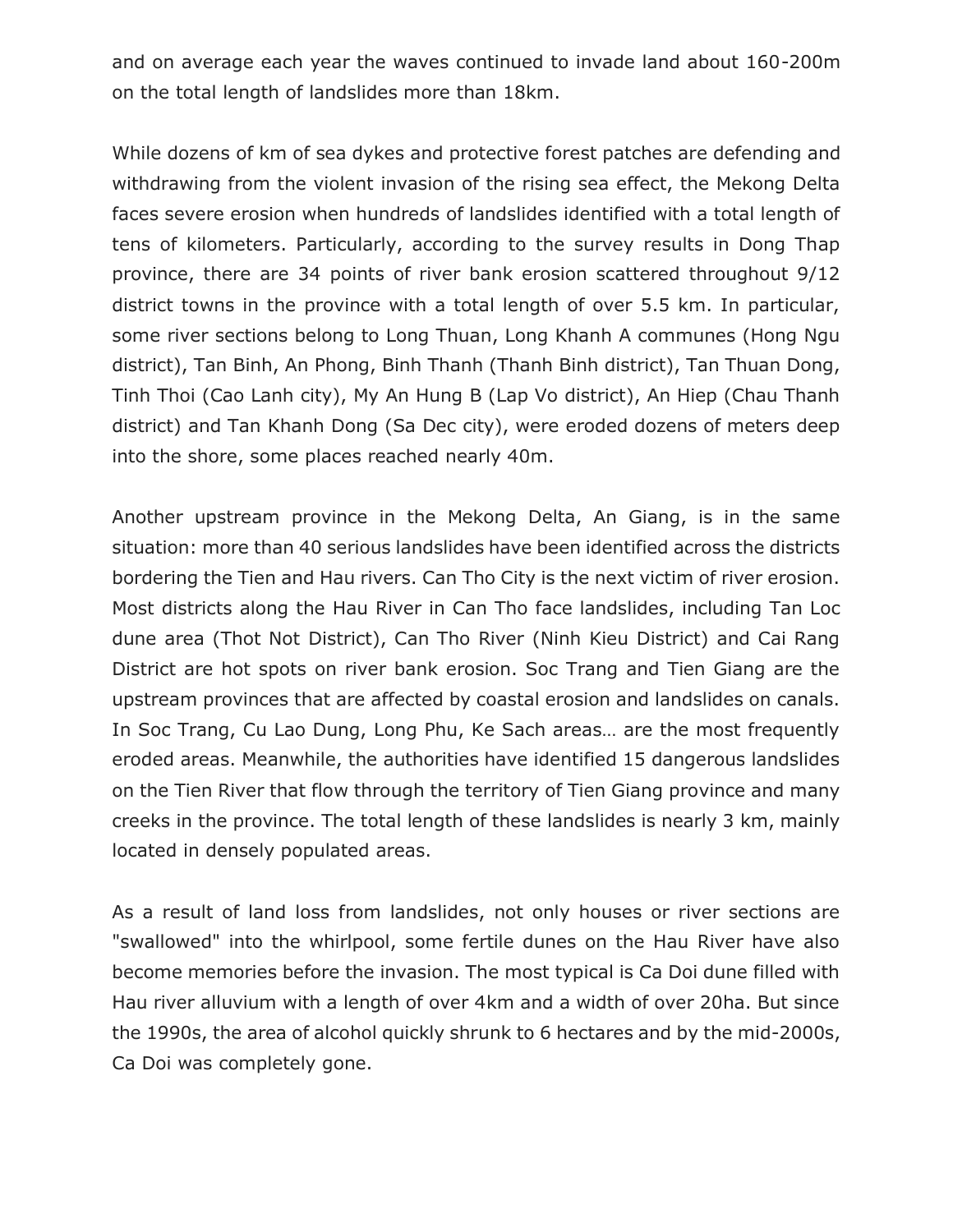Thus, it can be seen that the landslide situation in the Mekong Delta is very complicated; Erosion occurs in most inland and coastal provinces. Many landslides occur slowly, but the number of unexpected landslides causing great damage appears with increasing frequency. This shows that the erosion trend will continue to expand and evolve complicatedly, especially in the context of weather changes and hydrological regime changes increasingly in the near future.

#### **Cause and warning**

In order to assess erosion trends and future risks of landslides in the Mekong Delta, it is important to identify the underlying causes of erosion under a multidisciplinary approach lens. Because coastal and riverine erosion are the result of many different impacts, from geological, geomorphological, hydrological and climatic factors to human factors. From this perspective, several key causes are identified as follows:

#### *Geological - geomorphological factors*

The Mekong Delta is one of the youngest alluvial plains in the world. Based on the history of the formation of the world's continental plates, it can be seen that this delta is not formed on the parent rock geology like the Southeast region or other plains. Most of the area is deposited from the early Pleitocene period (about 1.2 to 2 million years ago) while many areas along the Tien and Hau rivers and wetlands in Dong Thap Muoi and Tu Giac. Long Xuyen ... is 4,000 to 6,000 years old based on C14 analysis. Therefore, the stability of the geological ground is very limited. Topsoil in Dong Thap Muoi, Long Giac Long Xuyen and U Minh suspension areas are mainly humus-shaped alluvial soil, formed from very thick decomposing vegetation layer. In the riverside areas, there is a porous, sweet alluvial strip, while the seaward side is a sandy soil, composed mainly of sandy soil with decreasing adhesion. Because of the above-mentioned characteristics, in general, the natural disintegration ability of the topsoil in the Mekong Delta is very high, the cohesion and elastic resistance to the effects of the flow is very limited.

In addition, low-lying terrain features with an average height of 1-1.2m also create advantages for erosion, especially during high tide (in coastal areas),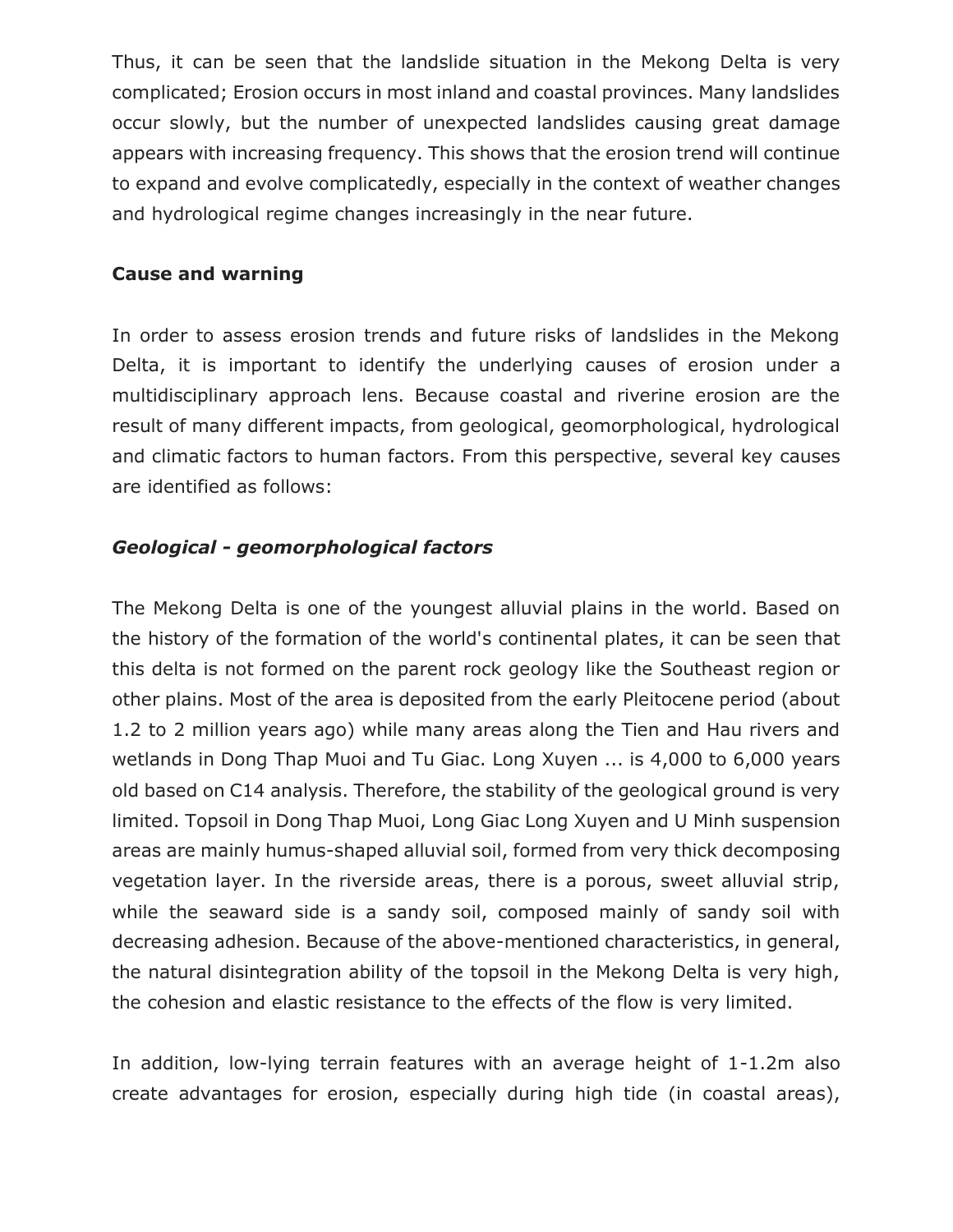heavy rains and in the flood season. It is also worth noting that the terrain inclination in the direction of the flow of the Tien and Hau rivers (northwest southeast) but along these two large rivers is a network of canals intertwinedly interconnected with the direction of almost perpendicular flow. Meanwhile, the water power in the confluence of the river will create very strong underground vortices. As these vortices move, they will create "frog jaws" at the junction and crossroads of the river and continue to penetrate the banks until the river bank collapses. The Vam Nao River, where the last landslide occurred, is a prime example of this factor. Because this section of the river connects Tien and Hau rivers, the collision between the two water created many whirlpools along the river with big waves and easily wrecked boats. Therefore, the local people have called this place Vam Nao ("Vam" means the cape where the confluence of two rivers, "nao" implies only fast and swirling water, making people flinch when they travel back and forth). This place still retains many folklore stories:

Thuyền xuôi Châu Đốc, thả xuống Vàm Nao, (Boats from Chau Doc, to Vam Nao,) Thẳng tới Ba Sao, coi chừng con nước đấy. (Straight to the Ba Sao, watch out for the water)

#### *or:*

Bắp non mà nướng cửa lò, (Young corn grilling with oven door,) Đố ai ve được con đò Vàm Nao. (I challenge anyone to get to Vam Nao boat.)

Thus, the geological and topographical characteristics of the Mekong Delta itself create restrictions that make water flows easy to erode and cause landslides.

#### *The factor of "double acting"*

Climate change, in particular the sea level rise and increasing temperature amplitude by day and night, together with hydroelectric dams in the upper Mekong are creating a "double impact" on the natural environment in The Mekong Delta, making their consequences more swift and complex than any forecast from climate change scenarios in Vietnam. Global warming causes sea level rise while rising temperatures cause changes in the ocean currents in terms of range and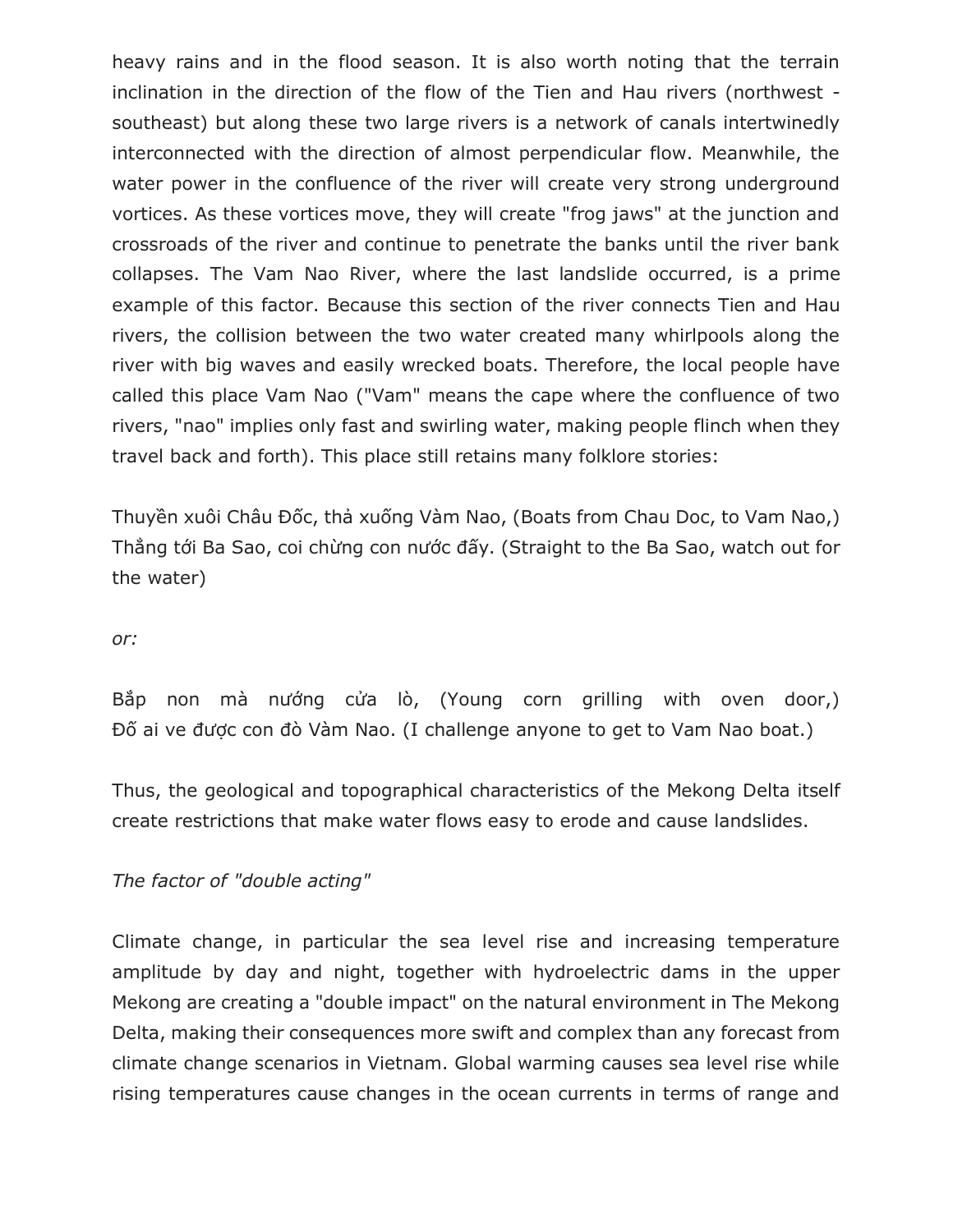intensity of movement. The increase in sea water flow due to melting ice has increased the flow and energy of tidal currents impacting the coast on the move. In this context, the exposure of the coastal currents inevitably creates great stresses on the shoreline resulting in large-scale erosion. Therefore, the young geological features and the protruding coastline in the direction of the ocean currents, estuaries and coastal areas from Tien Giang to Mui Ca Mau become the most ideal for the erosion of waves.

In addition, the occurrence of upstream dams has prevented a large amount of sediment and annual water flow to the Mekong Delta. This not only causes a shortage of sediment resources to expand the coast, but also makes the water flowing from the Tien and Hau rivers insufficient, not enough to push the coastal currents away to reduce the intrusion. saltwater intrusion and limiting the amount of water impacting on the coast. Given the increasing encroachment from sea level rise while alluvial resources for deposition are increasingly exhausted, the retreat of the coast in the Mekong Delta is unavoidable.

#### *Sand mining*

Sand mining only creates benefits for businesses (and also illegal mining facilities), but the environmental and economic implications are immense and very difficult to recover. With the nascent geologic characteristics as in the Mekong Delta, the exploitation of sand will create huge deep pits on the bottom of the river, permanently changing the riverbed and the natural flow characteristics. According to scientists, it took hundreds of years for sand mines on the bottom of the Tien and Hau rivers to form and be fixed as today. In the context that the silt is not as abundant as it used to be due to dams upstream, it is unthinkable to expect sand mines to fill and revert themselves after mining.

Therefore, when there are many deep holes in the river bed, it will change the direction of the flow at the bottom of the river and create impacts large enough to create eddies and generate energy to impact the two sides of the river. times than normal. Cases of frequent and large-scale landslides in Tan Loc islet (Thot Not District) or areas adjacent to Can Tho and Hau Rivers in Ninh Kieu District,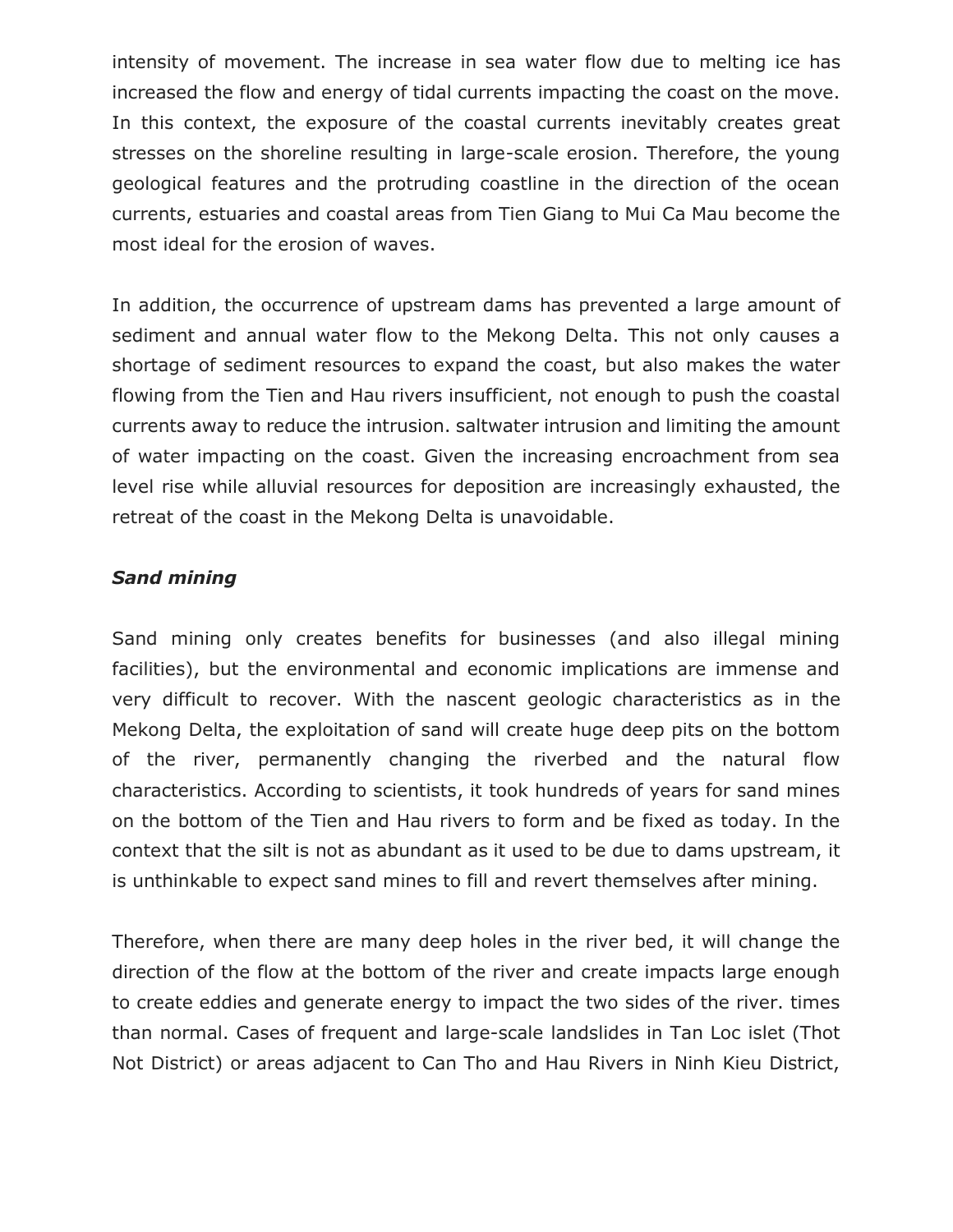Cai Rang District (Can Tho City) in recent years is a testament to how dangerous the deep pits that sand mining creates.

## *Land subsidence*

This is a little-mentioned cause when explaining landslides in the Mekong Delta. According to the monitoring results from domestic and foreign organizations, including the announced results of the project "Rise and Fall" (Can Tho University in conjunction with the University of Utrecht - the Netherlands) and the Geotechnical Institute According to the Royal Art (NGI), the average rate of land subsidence in the Mekong Delta is 1-2 cm / year in rural areas and 2.5cm / year in urban and industrial areas.

The core cause of land subsidence is due to economic development and population explosion, which has led to an increase in rampant exploitation of underground water and massive expansion of the infrastructure network, creating enormous pressure on the ground. land. When the ground is subsided, the surface soil layer which has low cohesion will be forced down, exposed to river and sea currents. As a result, the process of erosion and slippery soil becomes easier and tends to occur under the "domino" effect - that is, a landslide area, water will quickly infiltrate the vicinity and continue. Create the next landslide hole.

The successive occurrence of other alarm landslides not far from the landslide area of the Vam Nao River shows that the landslide and subsidence are somewhat related. Therefore, in the studies to assess the causes of landslides in the Mekong Delta, it is necessary to mention and further study this relationship.

#### *Socio-economic factor*

According to customs and geographical factors, the residential areas are often concentrated in river sections that are favorable for living and trading such as confluence, river crossroads, banks, bays and estuaries. Unfortunately, such economically strategic settlements are at high risk of landslides (see topographic elements analyzed above). In addition, the population explosion and the expansion of the construction infrastructure network (roads, factories, industrial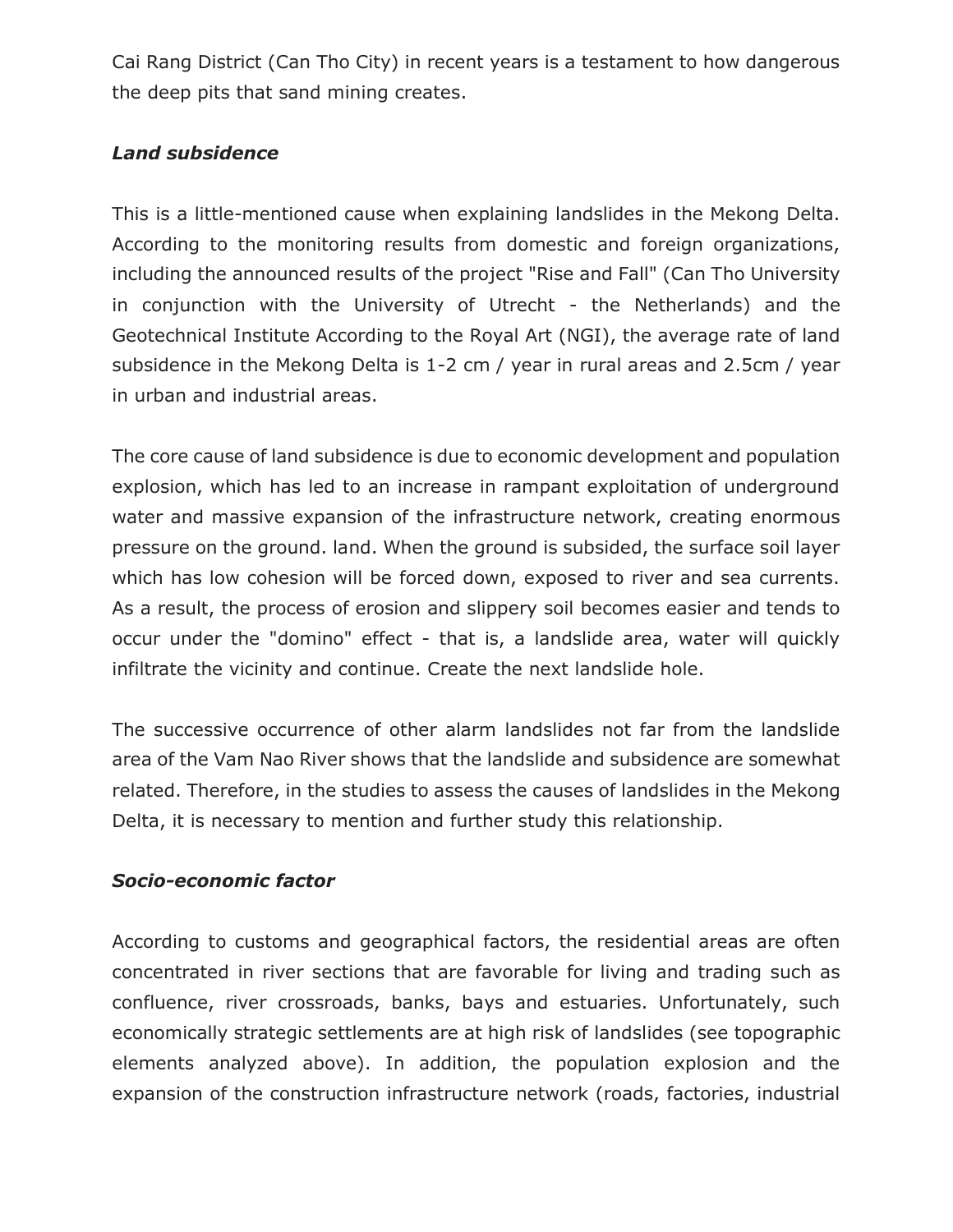parks, etc.) in these areas have increased the rate of land subsidence as mentioned above. , while construction foundations often create isolation from surrounding soil. When there is a combination of impacts from other factors, such as sand mining, the "alluvial" swirling lakes will tend to move to these urban areas and quickly form "frog jaws." "With a (negative) depth of tens of meters on the bottom of the river.

Therefore, the planning of riverside residential areas is the time to take into account the factors of load and bearing capacity of the local geology in order to prevent people and businesses from building on it. financial capacity than paying attention to the ability of land subsidence.

In addition, increasing industrialization also means the reduction of natural forest strips along the river. Some localities, such as Ca Mau, have chosen to clear the mangrove and nipa palm forests along Ong Doc river - a place with high risk of erosion - to develop urban areas and industrial production. In the long run, the replacement of these forest flaps with concrete embankments will not only end the process of natural sediment accumulation on both sides of the river, but also increase water strength and impact waves on the dike bank due to the wind was no longer hindered by the forest.

#### **Risk and response**

With tens of kilometers of coastline and hundreds of hectares of land being eroded, swept away to the sea each year, the appearance of the Mekong Delta is changing faster than ever. In the context that upstream and middle Mekong countries are trying to share water resources through hydropower projects and construction of irrigation canals, the small amount of sediment remaining when coming to the Mekong Delta will certainly not be enough. to maintain the existence of the current coastline. At that time, the prospect of narrowing the delta area or losing part of the Ca Mau Peninsula could come much earlier than expected. But the immediate risk is the risk of security, livelihoods and food security caused by riverbank erosion.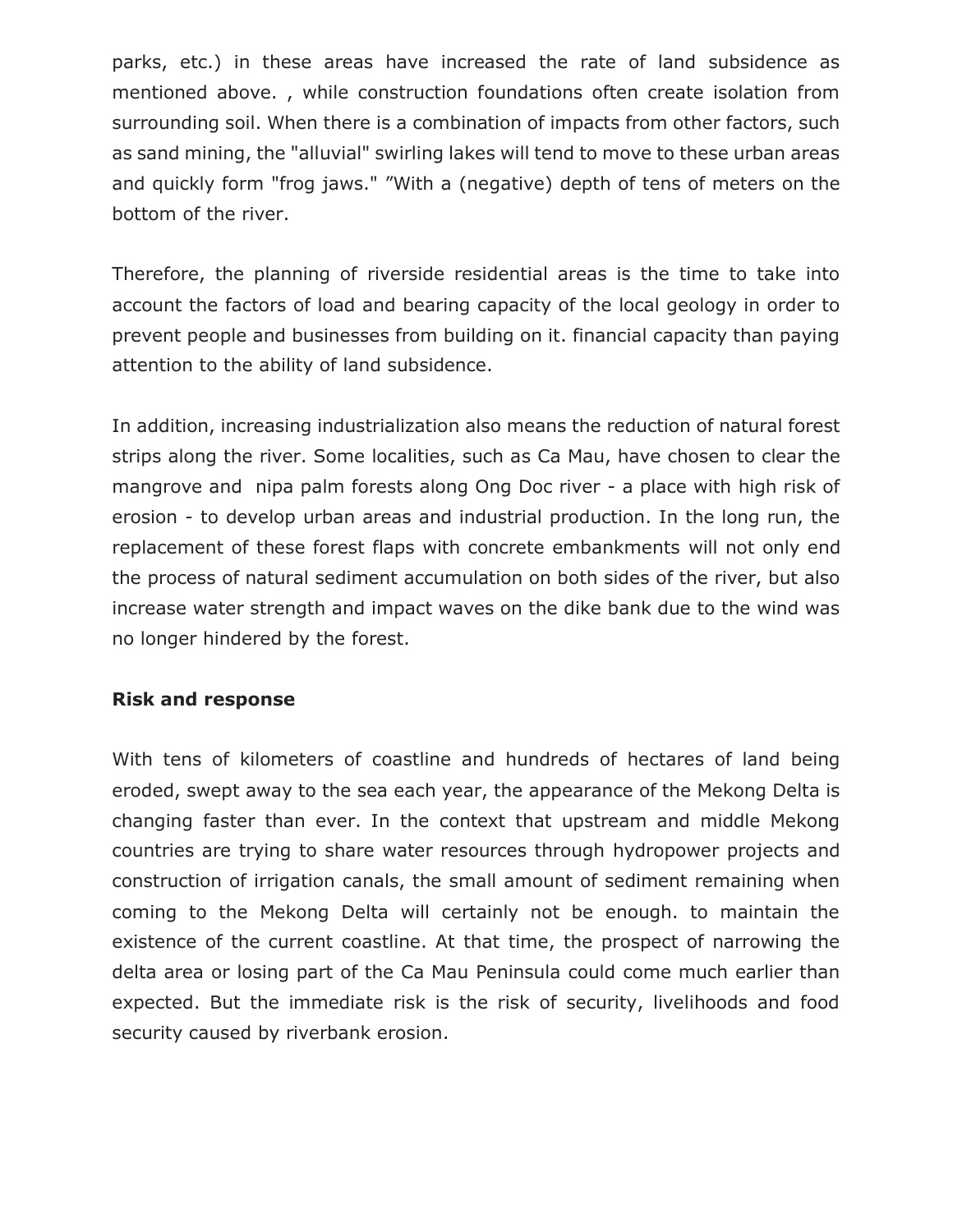The above-mentioned analysis on the one hand shows that the landslide situation is caused by the resonance of many causes, so the landslide will become many times larger than normal and more difficult in forecast. Therefore, in addition to landslide mapping to identify and warn potential areas, the pooling of risk factors from the above causes of erosion may be a viable basis for receiving. Early exposure to vulnerable areas and high erosion risk.

For example, for river confluence areas, especially where the two flow regimes differ in intensity and water flow, where groundwater whirlpools and frog jaws often exist, it is necessary to Avoid populous planning and construction with large tonnage. The planning of riverside residential areas has taken into account the load factors and bearing capacity of the local geological foundation. In addition, the area around industrial riparian sites, where factories exploit groundwater for production, is also at a high risk of landslides.

On the other hand, the above causes also show that the human factor is becoming a key factor in the current landslide picture in the Mekong Delta. While domestic and international public opinion are opposed to dam construction and diversion projects upstream of the Mekong River, it is time for the functional sectors in Vietnam to recognize the underlying causes - their own cause. Clearly, the lack of sustainable planning in resource exploitation, in particular river sand and groundwater, together with the limitations in the management of local functional agencies over long periods of time, has created impacts. extreme geological movements (subsidence of the ground, formation of deep pits in the river bed, change of flow regime ...) are almost impossible to recover, making the landslide situation more complicated and increasingly serious.

Therefore, while promoting efforts to conserve water and the remaining sediment on the Mekong River, the self-reliant policy needed for the Mekong Delta at this time is sustainable urbanization and industrialization. forest cover to increase groundwater and minimize sand exploration and exploitation, especially in Tien and Hau rivers. In estuarine and coastal areas where landslides have not been or are less prone, it is necessary to promote activities of planting trees with good wave-shielding and sea encroachment properties such as mangrove, lucky, nipa palm… In landslide areas, localities The construction of breakwaters should be